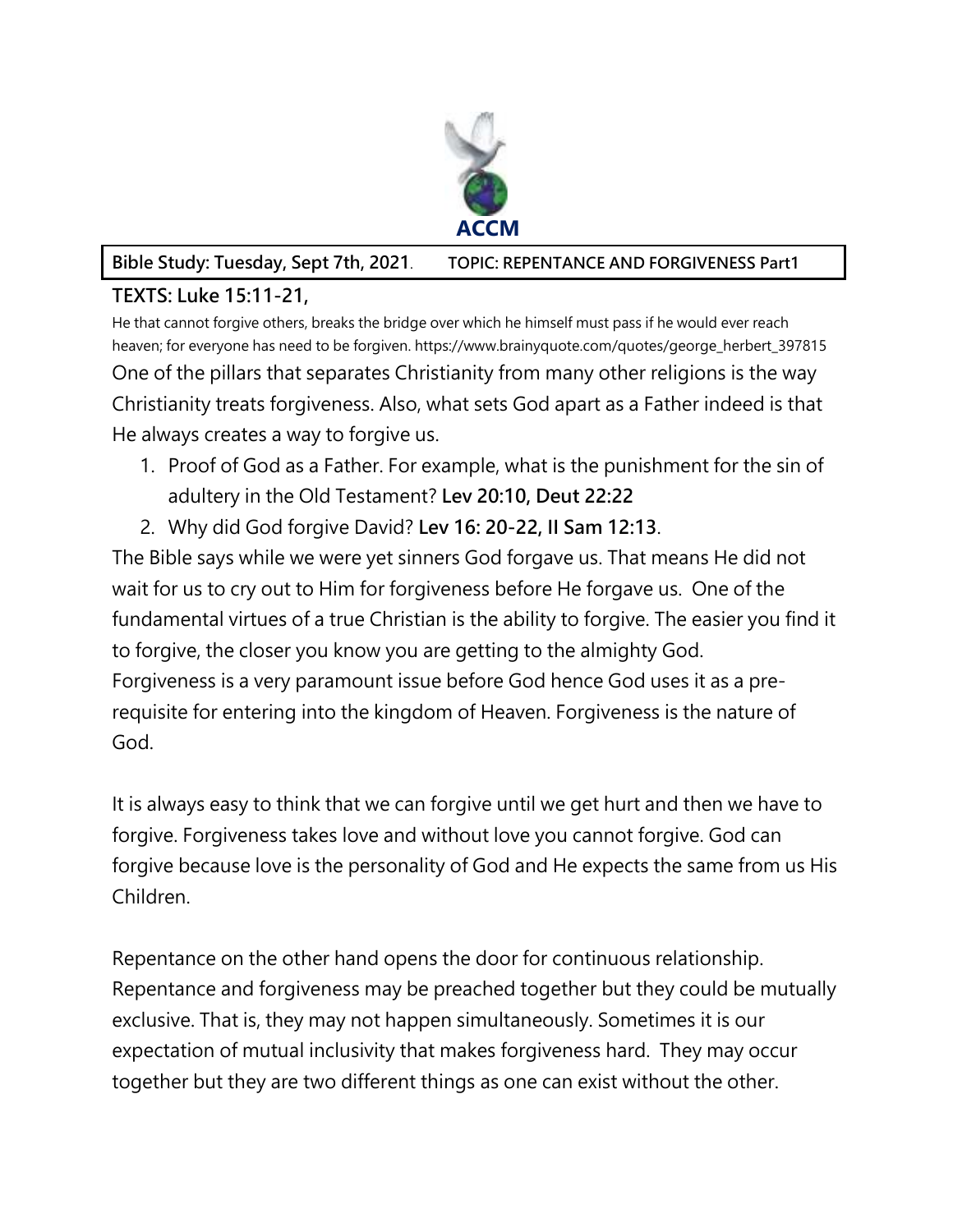Repentance may proceed or precede forgiveness but forgiveness can be granted without repentance. Repentance and forgiveness will never arise without encounters. If you therefore decide to avoid everyone, you will not have occasions to forgive or to repent. As long as we relate with one another, you will find occasions to repent and to forgive. We must however know that progress can only be achieved via encounters so you will retrogress if you choose to avoid others.

**3. Is there a situation where forgiveness is impossible by man.** Mark 23:34, Matt 18:21-22, I Cor 13:4, 7, Acts 7:59-60, Gen 50:15-19.

**4. Forgiveness depicts the true Christian Character.** Isaiah 49:15, I John 4:7-8.

**5. Who hurts from lack of forgiveness?** Lack of forgiveness hurts the person bearing the grudge**.** Matt 6:12, 14-15, Matt 5:7, Psalm 18:25, Mark 11:25

## **6. What are the benefits of forgiveness**

Luke 15:20-24, Matt 18:15, 5:23-24, 6:14-15, Mark 11:25, The benefit of forgiveness is physical and spiritual and it is mutual. True forgiveness brings unity, joy, safety, assurance of love, freedom, progress, confidence, trust, God will also forgive you.

## **Medical Benefits of Forgiveness. BY MAYO CLINIC**

Letting go of grudges and bitterness can make way for improved health and peace of mind. Forgiveness can lead to:

- Healthier relationships
- Improved mental health
- Less anxiety, stress and hostility
- Lower blood pressure
- Fewer symptoms of depression
- A stronger immune system
- Improved heart health
- Improved self-esteem

https://www.mayoclinic.org/healthy-lifestyle/adult-health/in-depth/forgiveness/